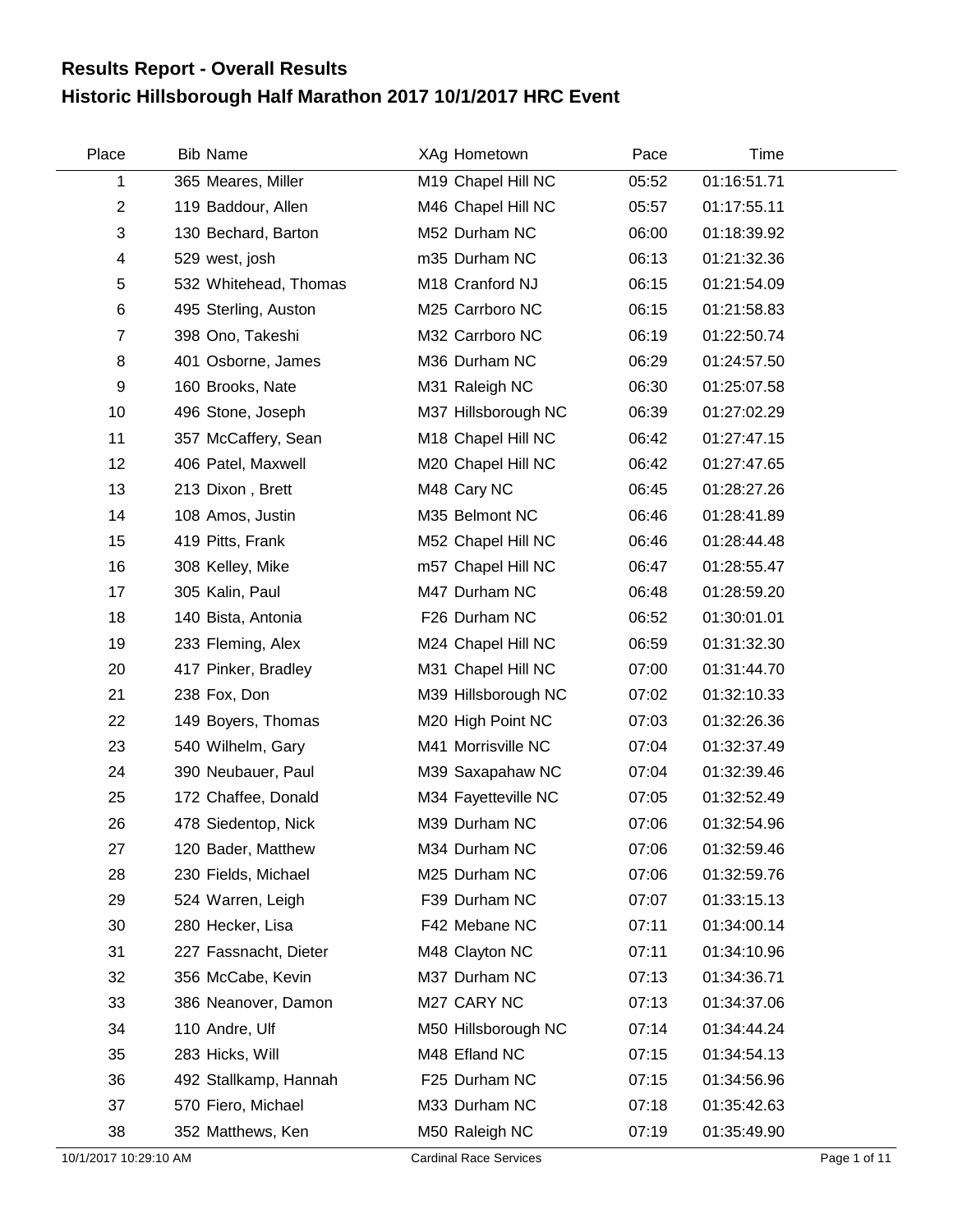| Place | <b>Bib Name</b>        | XAg Hometown          | Pace  | Time        |  |
|-------|------------------------|-----------------------|-------|-------------|--|
| 39    | 143 Bonakdar, Romin    | M30 Durham NC         | 07:21 | 01:36:20.31 |  |
| 40    | 182 Clewley, Derek     | M44 Hillsborough NC   | 07:21 | 01:36:23.32 |  |
| 41    | 380 Moss, Ellen        | F36 Durham NC         | 07:21 | 01:36:23.46 |  |
| 42    | 399 Orilio, Justin     | M35 Garner NC         | 07:22 | 01:36:26.17 |  |
| 43    | 566 Barr, Margaret     | F42 Hillsborough NC   | 07:22 | 01:36:30.82 |  |
| 44    | 282 Herman, Liz        | F36 WAKE FOREST N     | 07:22 | 01:36:32.63 |  |
| 45    | 265 Hagan, Benjamin    | M31 atlantic beach NC | 07:22 | 01:36:36.45 |  |
| 46    | 267 Hamilton, Jakob    | M20 Chapel Hill NC    | 07:23 | 01:36:46.94 |  |
| 47    | 124 Barritt, Millie    | F41 Chapel Hill NC    | 07:23 | 01:36:49.30 |  |
| 48    | 378 Morales, Mauricio  | M55 Rocky Mount NC    | 07:24 | 01:36:50.92 |  |
| 49    | 394 Nottingham, Lucy   | F49 Cary NC           | 07:24 | 01:36:59.59 |  |
| 50    | 372 Milla, Gabe        | M44 Chapel Hill NC    | 07:24 | 01:37:01.16 |  |
| 51    | 322 Lamberson, Laura   | F44 Hillsborough NC   | 07:25 | 01:37:04.35 |  |
| 52    | 313 Kim, Christina     | F42 DURHAM NC         | 07:27 | 01:37:40.88 |  |
| 53    | 522 walters, kevin     | m38 Hillsborough NC   | 07:28 | 01:37:44.47 |  |
| 54    | 326 Legg, Erik         | M54 Hillsborough NC   | 07:28 | 01:37:52.50 |  |
| 55    | 456 Sanders, Clayton   | M59 Fletcher NC       | 07:30 | 01:38:09.54 |  |
| 56    | 410 Pendergraph, James | M64 Hillsborough NC   | 07:30 | 01:38:15.20 |  |
| 57    | 239 Fox, James         | M44 DURHAM NC         | 07:32 | 01:38:35.37 |  |
| 58    | 312 Kilgo, Hope        | F30 Raleigh NC        | 07:32 | 01:38:46.57 |  |
| 59    | 408 Pearson, Ellie     | F21 Chapel Hill NC    | 07:34 | 01:39:11.34 |  |
| 60    | 129 Baxter, Andy       | M47 Hillsborough NC   | 07:34 | 01:39:12.40 |  |
| 61    | 514 Tully, Jonathan    | M34 Hillsborough NC   | 07:36 | 01:39:35.97 |  |
| 62    | 425 Proca, Alexandra   | F19 Chapel Hill NC    | 07:39 | 01:40:11.34 |  |
| 63    | 123 Barnhill, Cole     | M19 Durham NC         | 07:39 | 01:40:17.09 |  |
| 64    | 269 Hanson, Keith      | M31 Chapel Hill NC    | 07:41 | 01:40:33.94 |  |
| 65    | 235 Forrester, Michael | M44 Rocky Mount NC    | 07:41 | 01:40:37.08 |  |
| 66    | 109 Anderson, Ryan     | M19 Chapel Hill NC    | 07:41 | 01:40:37.89 |  |
| 67    | 475 Shannon, Tom       | M50 Rocky Mount NC    | 07:42 | 01:40:49.31 |  |
| 68    | 225 Erwin, Meredith    | F32 Chapel Hill NC    | 07:42 | 01:40:54.79 |  |
| 69    | 136 Berg, Christian    | M39 Chapel Hill NC    | 07:44 | 01:41:17.39 |  |
| 70    | 107 Allen, Dana        | F32 RALEIGH NC        | 07:45 | 01:41:24.98 |  |
| 71    | 167 Butler, Yuuki      | M19 Elon NC           | 07:45 | 01:41:34.27 |  |
| 72    | 377 Moore, Emily       | F29 Nashville NC      | 07:46 | 01:41:38.20 |  |
| 73    | 413 Pfeifer, Tami      | F46 Hillsborough NC   | 07:46 | 01:41:44.19 |  |
| 74    | 451 Ruff, Sarah        | F38 Chapel Hill NC    | 07:46 | 01:41:45.92 |  |
| 75    | 561 Broglie, Jessica   | F33 Raleigh NC        | 07:46 | 01:41:48.02 |  |
| 76    | 222 Edwards, Torrie    | F30 DURHAM NC         | 07:46 | 01:41:50.09 |  |
| 77    | 350 Mathews, Sean      | M28 Durham NC         | 07:47 | 01:41:51.91 |  |
| 78    | 376 Montefiori, David  | M63 Hillsborough NC   | 07:47 | 01:41:54.26 |  |
| 79    | 513 Tubergen, Elissa   | F33 Hillsborough NC   | 07:48 | 01:42:04.86 |  |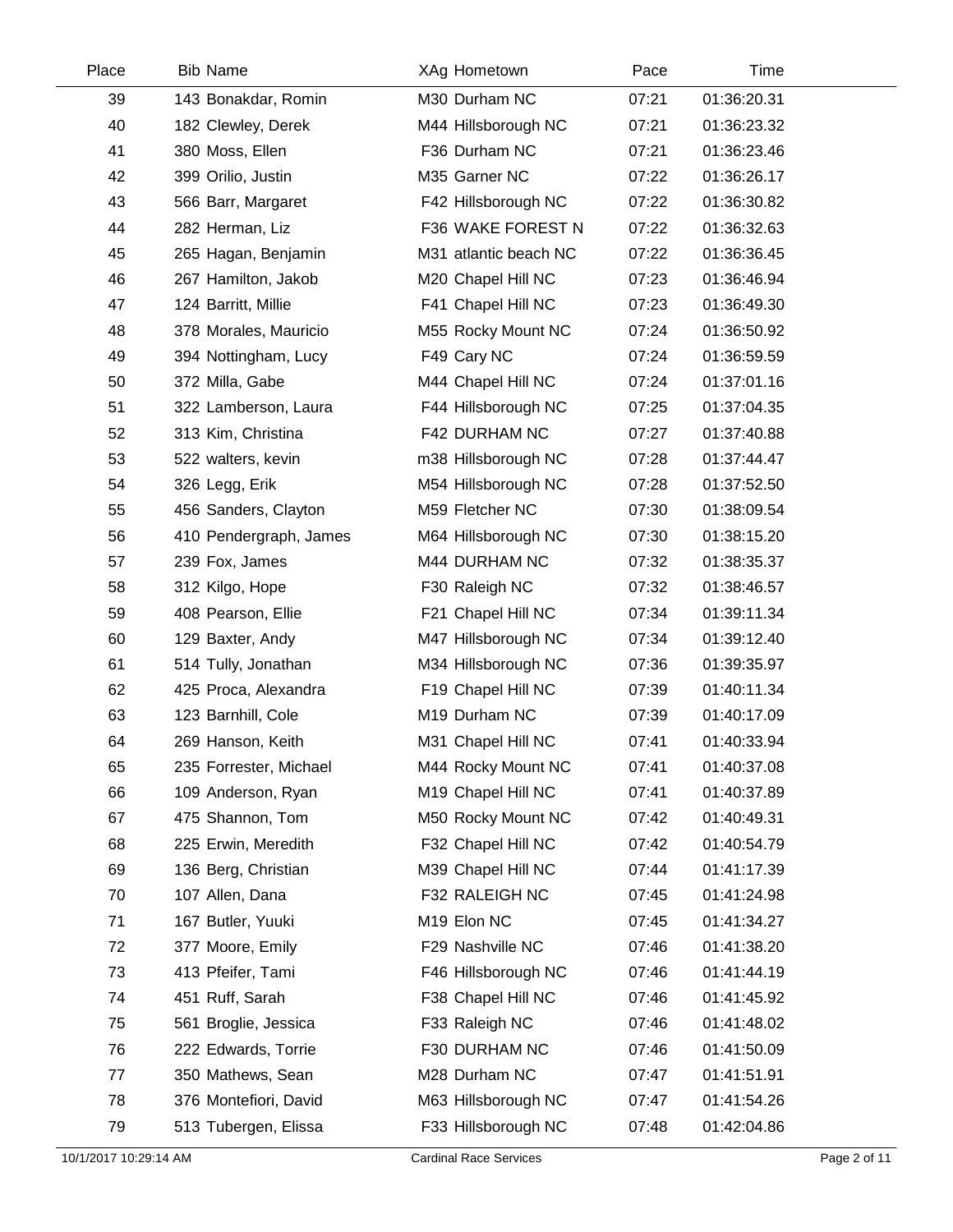| Place | <b>Bib Name</b>       | XAg Hometown         | Pace  | Time        |  |
|-------|-----------------------|----------------------|-------|-------------|--|
| 80    | 217 Dudley, Mitchell  | M21 Chapel Hill NC   | 07:48 | 01:42:14.35 |  |
| 81    | 177 Chhorm, Sam       | M44 Chapel Hill NC   | 07:51 | 01:42:44.90 |  |
| 82    | 162 Brown, William    | M54 Chapel Hill NC   | 07:52 | 01:43:01.43 |  |
| 83    | 397 Olson, Laurie     | F52 Raleigh NC       | 07:52 | 01:43:02.46 |  |
| 84    | 106 Ali, Nabil        | M38 Hillsborough NC  | 07:53 | 01:43:11.60 |  |
| 85    | 125 BARRITT, SID      | M43 Chapel Hill NC   | 07:53 | 01:43:11.94 |  |
| 86    | 315 King, Stephen     | M38 Hillsborough NC  | 07:53 | 01:43:18.03 |  |
| 87    | 263 Greenberg, Chloe  | F26 Fairfax VA       | 07:54 | 01:43:25.32 |  |
| 88    | 407 Pavey, Christine  | F26 Timberlake NC    | 07:57 | 01:44:10.73 |  |
| 89    | 443 Roe, Erika        | F23 Winston Salem NC | 07:58 | 01:44:23.15 |  |
| 90    | 191 Conway, Rebecca   | F42 greensboro NC    | 07:59 | 01:44:31.47 |  |
| 91    | 483 Singer, Amy       | F40 Hillsborough NC  | 08:00 | 01:44:41.83 |  |
| 92    | 470 Scroggins, Rachel | F22 Moncure NC       | 08:02 | 01:45:16.74 |  |
| 93    | 194 Cox, Emily        | F36 Durham NC        | 08:02 | 01:45:18.88 |  |
| 94    | 512 Trout, Susan      | F43 Chapel Hill NC   | 08:02 | 01:45:20.01 |  |
| 95    | 328 Limer, Chris      | M26 Durham NC        | 08:03 | 01:45:23.32 |  |
| 96    | 231 Filcoff, Jeni     | F34 CARY NC          | 08:04 | 01:45:40.51 |  |
| 97    | 441 Roberts, Darrell  | M40 Hillsborough NC  | 08:04 | 01:45:45.19 |  |
| 98    | 161 Brown, Barbie     | F40 ROLESVILLE NC    | 08:04 | 01:45:45.56 |  |
| 99    | 330 Lloyd, Danny      | M45 Mebane NC        | 08:05 | 01:45:57.20 |  |
| 100   | 250 Godfrey, Sascha   | F14 Hillsborough NC  | 08:06 | 01:46:06.54 |  |
| 101   | 517 Van Mater, Josh   | M15 Hillsborough NC  | 08:06 | 01:46:07.33 |  |
| 102   | 289 Hoyle, Rick       | M61 Cary NC          | 08:06 | 01:46:12.13 |  |
| 103   | 533 Whitman, Lori     | F37 Hillsborough NC  | 08:07 | 01:46:20.93 |  |
| 104   | 256 Gordon, Max       | M31 Durham NC        | 08:08 | 01:46:26.32 |  |
| 105   | 493 Starr, Katie      | F33 Hillsborough NC  | 08:08 | 01:46:34.60 |  |
| 106   | 164 Brubaker, John    | M50 New Hill NC      | 08:09 | 01:46:43.15 |  |
| 107   | 163 Brown, Zachary    | M34 DURHAM NC        | 08:11 | 01:47:14.60 |  |
| 108   | 279 Hecker, Brad      | M46 Mebane NC        | 08:13 | 01:47:34.35 |  |
| 109   | 416 Pierce, Michael   | M41 Hurdle Mills NC  | 08:13 | 01:47:40.31 |  |
| 110   | 452 Russell, Calum    | M32 Durham NC        | 08:14 | 01:47:56.37 |  |
| 111   | 454 Sampey, Catherine | F44 Hillsborough NC  | 08:15 | 01:48:09.33 |  |
| 112   | 214 Dooley, Matthew   | M36 GRAHAM NC        | 08:16 | 01:48:13.17 |  |
| 113   | 139 BIGELOW, REGAN    | F38 Haw River NC     | 08:17 | 01:48:33.58 |  |
| 114   | 338 Mack, Kervin      | M37 Hillsborough NC  | 08:18 | 01:48:42.22 |  |
| 115   | 245 Gerdts, James     | M45 RALEIGH NC       | 08:19 | 01:48:57.20 |  |
| 116   | 369 Miguel, Andre     | M33 Durham NC        | 08:19 | 01:49:01.32 |  |
| 117   | 291 Hunter, Jon       | M55 Durham NC        | 08:20 | 01:49:04.31 |  |
| 118   | 537 Wieand, David     | M25 RALEIGH NC       | 08:20 | 01:49:05.63 |  |
| 119   | 438 Richman, Barak    | M47 Durham NC        | 08:21 | 01:49:17.73 |  |
| 120   | 471 Scroggins, Teresa | F51 Moncure NC       | 08:21 | 01:49:18.60 |  |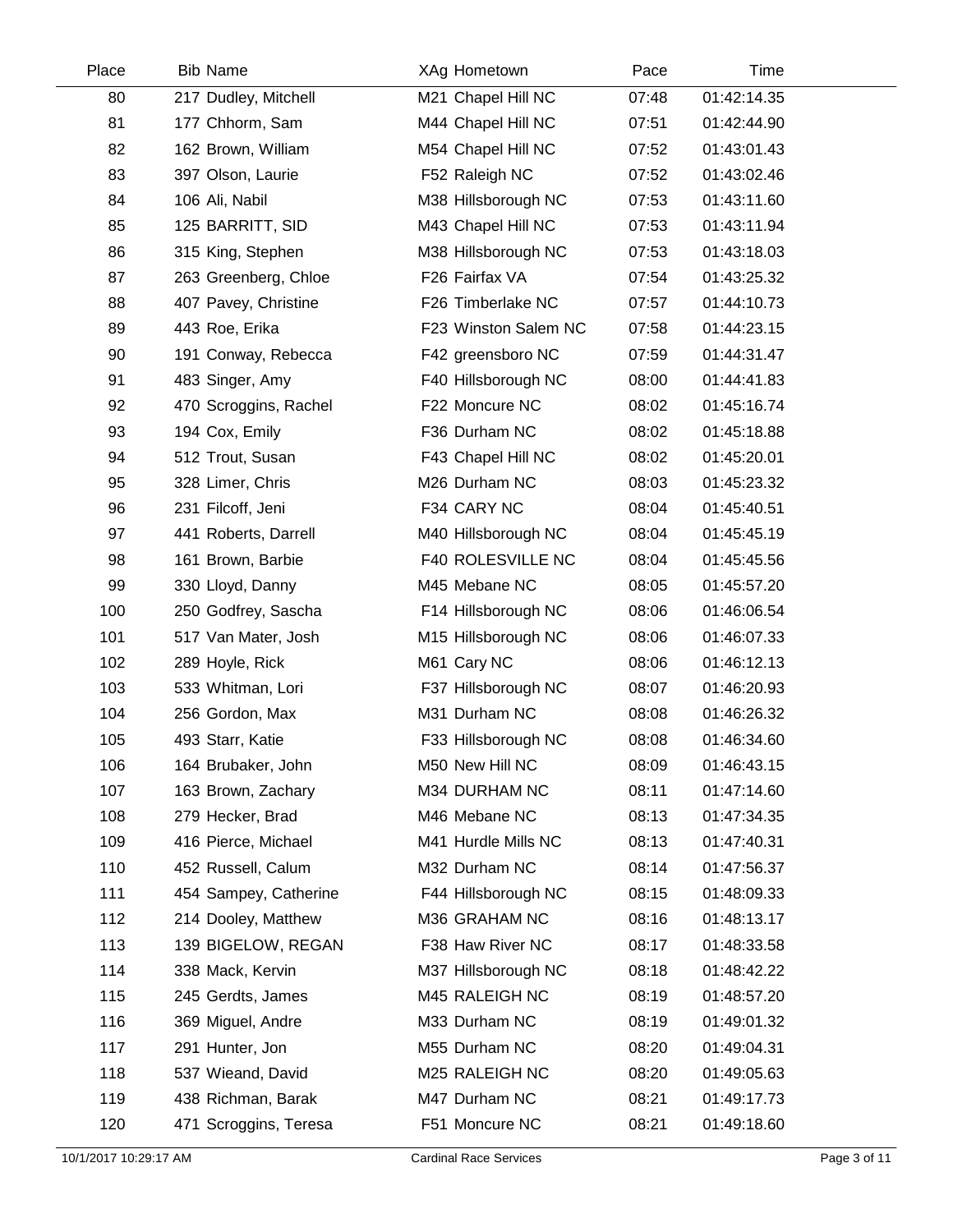| Place | <b>Bib Name</b>         | XAg Hometown        | Pace  | Time        |  |
|-------|-------------------------|---------------------|-------|-------------|--|
| 121   | 546 Witkin, Chloe       | F25 Chapel Hill NC  | 08:21 | 01:49:18.85 |  |
| 122   | 348 Matera, Kathy       | F54 Chapel Hill NC  | 08:22 | 01:49:35.78 |  |
| 123   | 518 Van Slyke, Adam     | M39 Carrboro NC     | 08:23 | 01:49:46.94 |  |
| 124   | 385 Nambiar, Shyam      | M28 Mebane NC       | 08:23 | 01:49:49.46 |  |
| 125   | 488 Southgate, Mark     | M51 Hillsborough NC | 08:23 | 01:49:50.52 |  |
| 126   | 184 Cobb, Michael       | M49 Hillsborough NC | 08:23 | 01:49:53.12 |  |
| 127   | 183 Clossick, Tina      | F46 Chapel Hill NC  | 08:27 | 01:50:43.59 |  |
| 128   | 193 Corina, Debbie      | F46 Hillsborough NC | 08:29 | 01:51:06.69 |  |
| 129   | 448 Ross, Mary          | F44 Hillsborough NC | 08:30 | 01:51:22.77 |  |
| 130   | 559 Hollowell, Brent    | M54                 | 08:31 | 01:51:37.80 |  |
| 131   | 103 Adler, Evan         | M39 Durham NC       | 08:32 | 01:51:45.54 |  |
| 132   | 368 Meyer, Andrew       | M39 Raleigh NC      | 08:33 | 01:51:58.88 |  |
| 133   | 393 Northen, John       | M67 Chapel Hill NC  | 08:34 | 01:52:10.15 |  |
| 134   | 333 Lowe, Charles       | M58 Fayetteville NC | 08:34 | 01:52:17.69 |  |
| 135   | 290 Hughes, Brittany    | F20 Chapel Hill NC  | 08:34 | 01:52:18.36 |  |
| 136   | 299 Johnson, Emma       | F19 Chapel Hill NC  | 08:35 | 01:52:23.67 |  |
| 137   | 192 Corcoran, Misty     | F37 Hillsborough NC | 08:35 | 01:52:25.61 |  |
| 138   | 510 Townsend, Kaitlyn   | F24 Chapel Hill NC  | 08:37 | 01:52:47.88 |  |
| 139   | 310 Kent, Chloe         | F18 Morrisville NC  | 08:37 | 01:52:58.63 |  |
| 140   | 373 Miller, Lindsey     | F31 Durham NC       | 08:38 | 01:53:03.81 |  |
| 141   | 266 Hamann, Alexandra   | F18 Chapel Hill NC  | 08:40 | 01:53:38.53 |  |
| 142   | 358 McCarthy, Daniel    | M26                 | 08:41 | 01:53:42.16 |  |
| 143   | 474 Shank, James        | M57 Chapel Hill NC  | 08:41 | 01:53:44.35 |  |
| 144   | 132 Belin, Josh         | M26 Chapel Hill NC  | 08:41 | 01:53:49.09 |  |
| 145   | 476 Sheppard, Arthur    | M39 Raleigh NC      | 08:42 | 01:54:02.30 |  |
| 146   | 485 Skrajna, Aleksandra | F30 Carrboro NC     | 08:43 | 01:54:09.04 |  |
| 147   | 335 M Velazquez, Robeto | M38 Chapel Hill NC  | 08:45 | 01:54:35.93 |  |
| 148   | 260 Granger, Lauren     | F34 Raleigh NC      | 08:46 | 01:54:49.17 |  |
| 149   | 503 Tart, Eric          | M41 Four Oaks NC    | 08:46 | 01:54:50.65 |  |
| 150   | 142 Bollinger, Bryan    | M37 Hillsborough NC | 08:48 | 01:55:14.74 |  |
| 151   | 168 Cagle, Stephen      | M31                 | 08:48 | 01:55:20.06 |  |
| 152   | 539 Wilging, Sally      | F53 Cary NC         | 08:49 | 01:55:25.17 |  |
| 153   | 317 Knight, Jason       | M37 Raleigh NC      | 08:49 | 01:55:35.59 |  |
| 154   | 261 Gray, Nicola        | F28 DURHAM NC       | 08:50 | 01:55:39.69 |  |
| 155   | 137 Bernstein, Marc     | M49 RALEIGH NC      | 08:51 | 01:55:52.05 |  |
| 156   | 186 Cole, Adam          | M42 Mebane NC       | 08:51 | 01:56:02.32 |  |
| 157   | 345 Marsh, Alex         | F38 Hillsborough NC | 08:52 | 01:56:14.86 |  |
| 158   | 166 Burton, Greg        | M29 Durham NC       | 08:53 | 01:56:28.77 |  |
| 159   | 117 Ayers, Nora         | F27 Durham NC       | 08:54 | 01:56:33.17 |  |
| 160   | 477 Shook, Kristen      | F34 Durham NC       | 08:54 | 01:56:36.29 |  |
| 161   | 541 Williams, Brett     | M34 Durham NC       | 08:55 | 01:56:44.04 |  |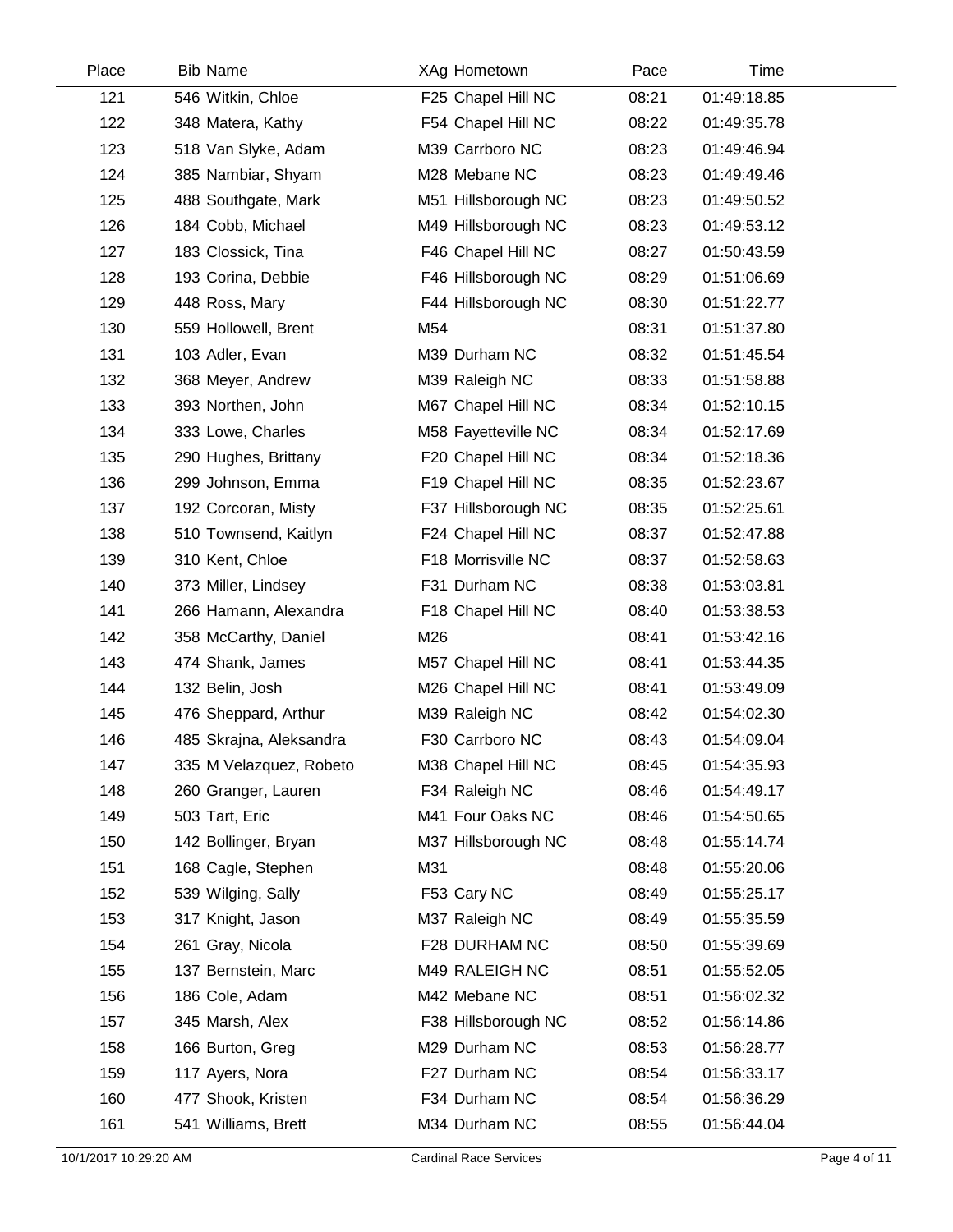| Place | <b>Bib Name</b>        | XAg Hometown        | Pace  | Time        |  |
|-------|------------------------|---------------------|-------|-------------|--|
| 162   | 343 Manwaring, Jim     | M62 Hurdle Mills NC | 08:55 | 01:56:48.38 |  |
| 163   | 371 Milla, Cecilia     | F43 Chapel Hill NC  | 08:56 | 01:57:01.20 |  |
| 164   | 462 Schmoll, Martin    | M53                 | 08:57 | 01:57:17.07 |  |
| 165   | 447 Ross, John         | M46 Raleigh NC      | 08:57 | 01:57:19.02 |  |
| 166   | 569 Clar, Justin       | M33 Hillsborough NC | 08:58 | 01:57:33.65 |  |
| 167   | 572 O'Brien, Cara      | F40 Hillsborough NC | 08:59 | 01:57:39.82 |  |
| 168   | 600 Sullivan, Mark     | M21 Ft. Bragg NC    | 09:00 | 01:57:54.78 |  |
| 169   | 319 Krebs, Ken         | M56 Hillsborough NC | 09:01 | 01:58:04.00 |  |
| 170   | 271 Harris, Emma       | F17 Hillsborough NC | 09:02 | 01:58:20.89 |  |
| 171   | 146 Boretti, Matthew   | M46 Raleigh NC      | 09:03 | 01:58:39.31 |  |
| 172   | 336 Machovec, Kelly    | F39 Hillsborough NC | 09:04 | 01:58:47.03 |  |
| 173   | 104 Agan, Erin         | F38 Nashville NC    | 09:06 | 01:59:15.65 |  |
| 174   | 554 Adams, Kia         | F41 RALEIGH NC      | 09:06 | 01:59:16.39 |  |
| 175   | 198 Crow, Alex         | F20 Jacksonville NC | 09:06 | 01:59:18.55 |  |
| 176   | 147 Bornbusch, Alan    | M56 Arlington VA    | 09:08 | 01:59:35.51 |  |
| 177   | 126 Barsness, Kari     | F43 Raleigh NC      | 09:08 | 01:59:36.01 |  |
| 178   | 490 Sprehe, Adam       | M38 Raleigh NC      | 09:09 | 01:59:47.50 |  |
| 179   | 169 Carbonara, Jocelyn | F44 Hillsborough NC | 09:09 | 01:59:48.13 |  |
| 180   | 515 Tuohy, Sarah       | F24 Chapel Hill NC  | 09:09 | 01:59:56.28 |  |
| 181   | 285 Hincks, Dare       | F24 Chapel Hill NC  | 09:10 | 02:00:01.46 |  |
| 182   | 298 Japzon, Jessie     | F31 Apex NC         | 09:11 | 02:00:14.79 |  |
| 183   | 274 Harver, Dylan      | M30 Raleigh NC      | 09:11 | 02:00:18.50 |  |
| 184   | 138 Berrien, Kate      | F48 Hillsborough NC | 09:11 | 02:00:18.50 |  |
| 185   | 275 Harver, Emma       | F26 Raleigh NC      | 09:11 | 02:00:19.07 |  |
| 186   | 558 Ayers, Jordan      | M30 Durham NC       | 09:11 | 02:00:21.13 |  |
| 187   | 341 Malone, Clara      | F34 Mebane NC       | 09:11 | 02:00:21.70 |  |
| 188   | 175 Chappel, Bethany   | F32 Durham NC       | 09:12 | 02:00:31.44 |  |
| 189   | 334 Lowe, Kelly        | F42 Carrboro NC     | 09:13 | 02:00:37.76 |  |
| 190   | 463 Schreur, Karin     | F47 Chapel Hill NC  | 09:14 | 02:00:54.78 |  |
| 191   | 211 Denehy, Kathy      | F40 Fayetteville NC | 09:14 | 02:00:59.89 |  |
| 192   | 395 Obenshain, Cedelia | F16 Hillsborough NC | 09:16 | 02:01:22.98 |  |
| 193   | 111 Anile, Teresa      | F50 Hillsborough NC | 09:16 | 02:01:28.93 |  |
| 194   | 549 Wyar, Dan          | M32 Greensboro NC   | 09:17 | 02:01:40.74 |  |
| 195   | 465 Scimone, Claire    | F35 Chapel Hill NC  | 09:18 | 02:01:46.63 |  |
| 196   | 346 Marvin, Christina  | F26 Durham NC       | 09:19 | 02:01:57.30 |  |
| 197   | 179 Peet, Andrea       | F36 Raleigh NC      | 09:20 | 02:02:14.95 |  |
| 198   | 405 Patel, Akshar      | M22 Kenly NC        | 09:21 | 02:02:30.53 |  |
| 199   | 218 Dunn, Martha       | F54 Hillsborough NC | 09:21 | 02:02:33.08 |  |
| 200   | 381 Mullis, Randy      | M57 Carrboro NC     | 09:22 | 02:02:36.75 |  |
| 201   | 165 Bryce, Carl        | M31                 | 09:22 | 02:02:48.30 |  |
| 202   | 258 Graham, Karen      | F45 GRAHAM NC       | 09:23 | 02:02:52.69 |  |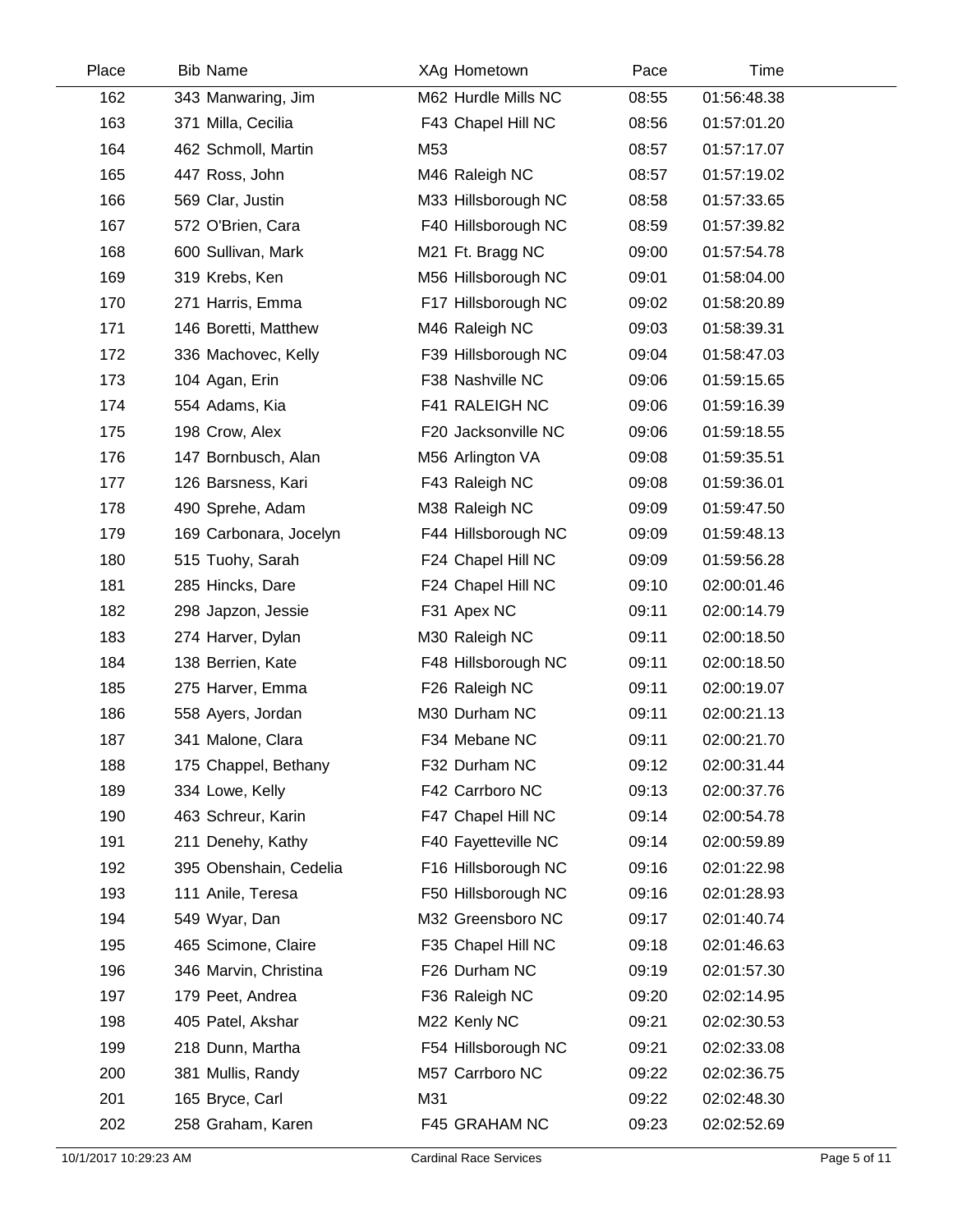| Place | <b>Bib Name</b>         | XAg Hometown        | Pace  | Time        |  |
|-------|-------------------------|---------------------|-------|-------------|--|
| 203   | 361 McNamara, Kalavik   | F25 WAKE FOREST N   | 09:23 | 02:02:58.82 |  |
| 204   | 337 MacIntosh, Erik     | M28 Mebane NC       | 09:24 | 02:03:09.42 |  |
| 205   | 155 Bream, Steve        | M48 Mebane NC       | 09:24 | 02:03:13.02 |  |
| 206   | 353 Matthews, Scott     | M39 Hillsborough NC | 09:24 | 02:03:14.40 |  |
| 207   | 536 Wieand, Bruce       | M60 Hillsborough NC | 09:25 | 02:03:19.48 |  |
| 208   | 486 Slawson, Kim        | F48 Cary NC         | 09:26 | 02:03:30.51 |  |
| 209   | 154 Bray, Casey         | F25 GRAHAM NC       | 09:26 | 02:03:36.88 |  |
| 210   | 480 Simon, Corey        | M40 Raleigh NC      | 09:26 | 02:03:37.56 |  |
| 211   | 349 Mathews, Amanda     | F27 Hillsborough NC | 09:26 | 02:03:39.10 |  |
| 212   | 221 Edwards, Kevin      | M43 Hurdle Mills NC | 09:27 | 02:03:42.86 |  |
| 213   | 342 mann, kimberly      | F45 DURHAM NC       | 09:28 | 02:03:54.70 |  |
| 214   | 294 Irish, Tad          | M45 Hillsborough NC | 09:28 | 02:03:58.40 |  |
| 215   | 446 Rosenthal, Jeffrey  | M45 Carrboro NC     | 09:29 | 02:04:09.08 |  |
| 216   | 243 Gambill, Renee      | F46 Chapel Hill NC  | 09:30 | 02:04:21.81 |  |
| 217   | 457 Santos, Nicole      | F31                 | 09:31 | 02:04:34.16 |  |
| 218   | 300 Johnson, Kip        | M51 Bahama NC       | 09:33 | 02:05:01.94 |  |
| 219   | 530 Wheelis, Sandi      | F46 Hillsborough NC | 09:33 | 02:05:02.14 |  |
| 220   | 548 Worrell, Andrew     | M25 Raleigh NC      | 09:36 | 02:05:51.70 |  |
| 221   | 307 Kearney, James      | M43 Durham NC       | 09:37 | 02:05:55.10 |  |
| 222   | 240 Freeman, JD         | M38 Durham NC       | 09:37 | 02:06:05.05 |  |
| 223   | 400 Orr, Jennie         | F40 Chapel Hill NC  | 09:39 | 02:06:29.97 |  |
| 224   | 516 Tyll, David         | M43 Hillsborough NC | 09:40 | 02:06:40.41 |  |
| 225   | 439 Richman, Laura      | F47 Durham NC       | 09:42 | 02:06:58.98 |  |
| 226   | 188 Colebaugh, Sarah    | F20 Clemmons NC     | 09:42 | 02:07:03.64 |  |
| 227   | 521 Wall, Mark          | M34 East Bend NC    | 09:44 | 02:07:32.79 |  |
| 228   | 562 Abramson, Kyle      | M44 CARY NC         | 09:44 | 02:07:33.55 |  |
| 229   | 293 Hutchinson, Zachary | M29 Durham NC       | 09:45 | 02:07:42.42 |  |
| 230   | 374 Mitchell, Sara      | F36 greensboro NC   | 09:45 | 02:07:49.40 |  |
| 231   | 415 phillips, wyatt     | M19 Rocky Mount NC  | 09:46 | 02:07:51.10 |  |
| 232   | 234 Foote, William      | M53 Rocky Mount NC  | 09:46 | 02:07:53.97 |  |
| 233   | 134 Bennett, Vanessa    | F25 Durham NC       | 09:47 | 02:08:10.42 |  |
| 234   | 458 Saunders, Gary      | M64 Chapel Hill NC  | 09:47 | 02:08:12.37 |  |
| 235   | 526 Werden, Andrew      | M51 Chapel Hill NC  | 09:47 | 02:08:13.07 |  |
| 236   | 105 Alexander, Steven   | M45 Raleigh NC      | 09:47 | 02:08:15.49 |  |
| 237   | 511 TROST, BILL         | M46 Hillsborough NC | 09:48 | 02:08:27.36 |  |
| 238   | 252 Goding, Rachel      | F <sub>20</sub>     | 09:49 | 02:08:40.67 |  |
| 239   | 251 Goding, Cindy       | F54 Tampa FL        | 09:49 | 02:08:41.07 |  |
| 240   | 241 Fried, Mike         | M49 Chapel Hill NC  | 09:50 | 02:08:42.60 |  |
| 241   | 207 Davis, Alison       | F25 Chapel Hill NC  | 09:51 | 02:08:59.34 |  |
| 242   | 112 Annis, Izabela      | F41 Durham NC       | 09:52 | 02:09:15.81 |  |
| 243   | 344 Marino, Heather     | F36 Cary NC         | 09:52 | 02:09:21.45 |  |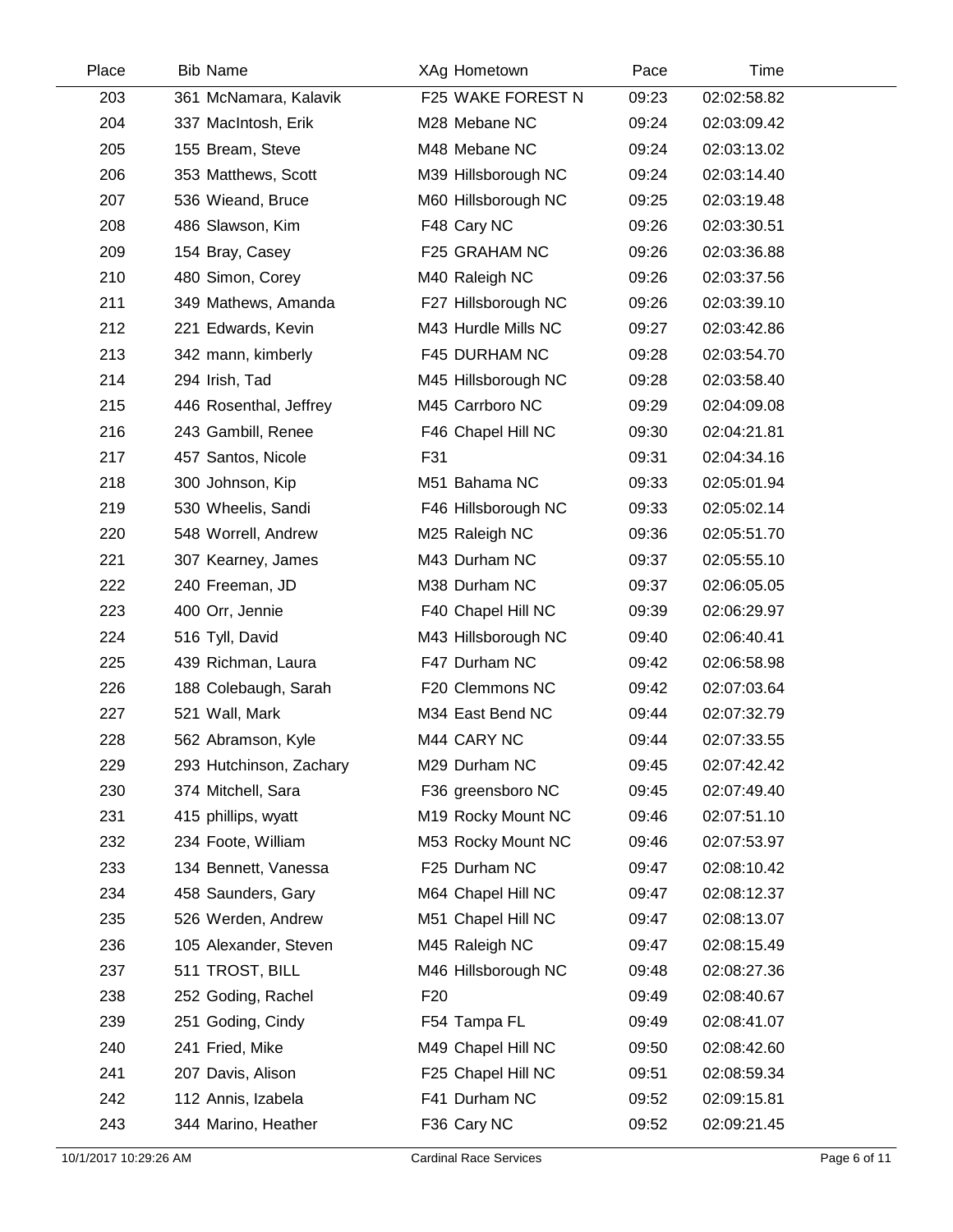| Place | <b>Bib Name</b>         | XAg Hometown           | Pace  | Time        |
|-------|-------------------------|------------------------|-------|-------------|
| 244   | 181 Clewley, Andrea     | F40 Hillsborough NC    | 09:53 | 02:09:32.41 |
| 245   | 205 Dais, Jaslin        | F29 Chapel Hill NC     | 09:53 | 02:09:33.04 |
| 246   | 479 Sillaman, Samantha  | F23 Raleigh NC         | 09:53 | 02:09:34.10 |
| 247   | 464 Schwartz, Scott     | M29 Raleigh NC         | 09:54 | 02:09:36.11 |
| 248   | 325 Lawson, Merissa     | F39 Durham NC          | 09:54 | 02:09:37.65 |
| 249   | 320 Kuglitsch, Jeff     | M65 Rocky Mount NC     | 09:54 | 02:09:44.58 |
| 250   | 392 Nickerson, Nick     | M71 Chapel Hill NC     | 09:56 | 02:10:06.98 |
| 251   | 187 Cole, Allen         | M42 Chapel Hill NC     | 09:57 | 02:10:19.14 |
| 252   | 444 Roman, Hector       | M44 Fayetteville NC    | 09:58 | 02:10:30.71 |
| 253   | 434 Reaves, Dick        | M68 Cary NC            | 09:58 | 02:10:32.44 |
| 254   | 519 Vaughn, Libby       | F46 Hillsborough NC    | 10:01 | 02:11:15.57 |
| 255   | 555 Boykin, Dominique   | M37 Durham NC          | 10:01 | 02:11:18.36 |
| 256   | 226 Farmer, Josh        | M26 Durham NC          | 10:03 | 02:11:41.48 |
| 257   | 445 Roney, Bryan        | M41 Mebane NC          | 10:08 | 02:12:41.44 |
| 258   | 506 Tennant, Shannon    | F43 GRAHAM NC          | 10:11 | 02:13:23.24 |
| 259   | 157 Brock, Kennedy      | M22 Signal Mountain TN | 10:12 | 02:13:34.69 |
| 260   | 557 Ensslin, Paul       | M57 Durham NC          | 10:12 | 02:13:37.64 |
| 261   | 318 Knight, Larry       | M74 Hillsborough NC    | 10:13 | 02:13:49.32 |
| 262   | 502 Tanhueco, Christine | F45 Wilmington NC      | 10:14 | 02:13:58.49 |
| 263   | 567 Foote, Trevor       | M52 Rocky Mount NC     | 10:14 | 02:14:00.57 |
| 264   | 197 Crittenden, Hilary  | F45 Chapel Hill NC     | 10:14 | 02:14:01.14 |
| 265   | 473 Semmel, Debbie      | F55 GRAHAM NC          | 10:14 | 02:14:02.59 |
| 266   | 284 Hildebrand, John    | M45 Hillsborough NC    | 10:15 | 02:14:22.44 |
| 267   | 242 Friedrich, Chris    | M45 Carrboro NC        | 10:16 | 02:14:28.93 |
| 268   | 272 Harrison, Jan       | F59 DURHAM NC          | 10:17 | 02:14:44.20 |
| 269   | 563 Spada, Jennifer     | F40 Hillsborough NC    | 10:17 | 02:14:44.92 |
| 270   | 301 Johnson, LaRee      | F45 RALEIGH NC         | 10:17 | 02:14:45.95 |
| 271   | 553 Zester, Sydney      | F23 Chapel Hill NC     | 10:18 | 02:14:54.24 |
| 272   | 355 McAdams, Margaret   | F52 Durham NC          | 10:19 | 02:15:03.93 |
| 273   | 176 Cheney, Catherine   | F23 Chapel Hill NC     | 10:19 | 02:15:09.74 |
| 274   | 281 Helmer, Laurie      | F54 Raleigh NC         | 10:21 | 02:15:35.77 |
| 275   | 253 Goings, Kevin       | M52 Durham NC          | 10:21 | 02:15:40.43 |
| 276   | 101 Achtelstetter, Ralf | M53 Apex NC            | 10:22 | 02:15:54.44 |
| 277   | 254 Gong, Xun           | M31                    | 10:23 | 02:16:05.83 |
| 278   | 327 Lester, Rachael     | F27 Chapel Hill NC     | 10:23 | 02:16:05.87 |
| 279   | 387 Nelson, Brittany    | F28 Burlington NC      | 10:27 | 02:16:55.97 |
| 280   | 276 Haslam, Claire      | F36 Saxapahaw NC       | 10:29 | 02:17:14.00 |
| 281   | 277 Haslam, Lacey       | F34 Saxapahaw NC       | 10:29 | 02:17:14.37 |
| 282   | 542 williams, doug      | m59 Saxapahaw NC       | 10:29 | 02:17:15.55 |
| 283   | 121 Baran, Dominika     | F44 Hillsborough NC    | 10:30 | 02:17:38.99 |
| 284   | 170 Carter, Renee       | F33 Hillsborough NC    | 10:32 | 02:17:55.35 |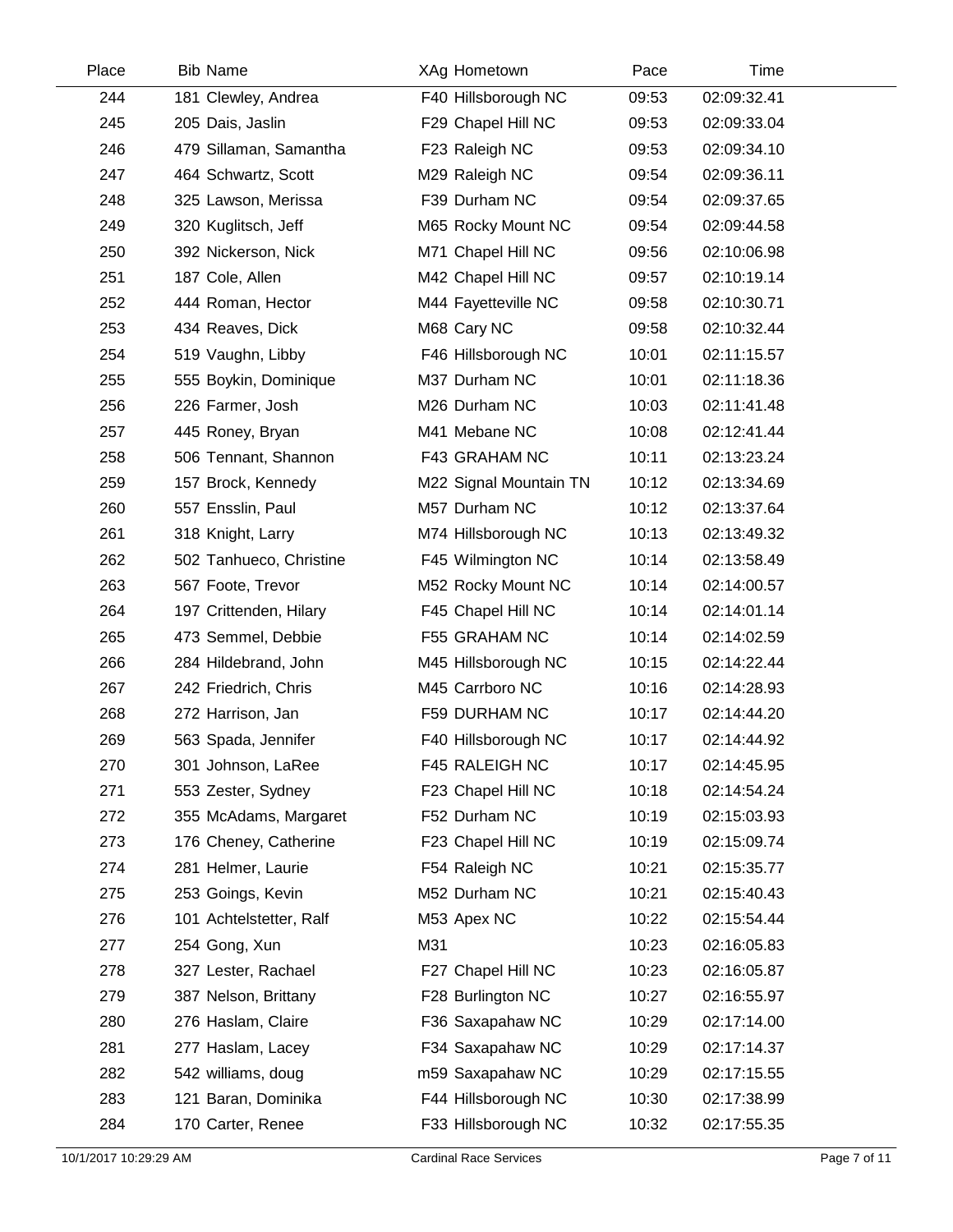| Place | <b>Bib Name</b>             | XAg Hometown        | Pace  | Time        |  |
|-------|-----------------------------|---------------------|-------|-------------|--|
| 285   | 520 Vernia, Hannah          | F29 Durham NC       | 10:35 | 02:18:32.10 |  |
| 286   | 316 Klein, Cheryl           | F48 Durham NC       | 10:35 | 02:18:32.43 |  |
| 287   | 185 cohen-mazurowski, Kelly | F31 Durham NC       | 10:35 | 02:18:32.46 |  |
| 288   | 497 storrow, lee            | m28 Chapel Hill NC  | 10:36 | 02:18:54.08 |  |
| 289   | 297 James, Robert           | M48 Hillsborough NC | 10:38 | 02:19:14.83 |  |
| 290   | 414 phillips, taylor        | M56 Rocky Mount NC  | 10:38 | 02:19:22.32 |  |
| 291   | 449 Rossi, Jennifer         | F36 Cary NC         | 10:39 | 02:19:31.08 |  |
| 292   | 484 Sinisterra, Manuela     | F21 Chapel Hill NC  | 10:41 | 02:19:57.14 |  |
| 293   | 450 Ruback, Paul            | M18 Hillsborough NC | 10:42 | 02:20:06.22 |  |
| 294   | 323 Larson, Elijah          | M16 Hurdle Mills NC | 10:42 | 02:20:06.41 |  |
| 295   | 128 Baudhuin, Kimberly      | F21 Charlotte NC    | 10:44 | 02:20:31.39 |  |
| 296   | 135 Berasi, Carli           | F21 Raleigh NC      | 10:44 | 02:20:31.66 |  |
| 297   | 571 Dove, Mario             | F43 Hillsborough NC | 10:45 | 02:20:46.19 |  |
| 298   | 215 Douillet, Christelle    | F49 Hillsborough NC | 10:45 | 02:20:47.83 |  |
| 299   | 257 gorman, gabrielle       | F21 Charlotte NC    | 10:47 | 02:21:13.53 |  |
| 300   | 331 Lloyd, Traci            | F45 Mebane NC       | 10:48 | 02:21:32.25 |  |
| 301   | 366 Menefee, Matt           | M34 Durham NC       | 10:49 | 02:21:40.81 |  |
| 302   | 435 reddington, krista      | F43 Hillsborough NC | 10:49 | 02:21:48.18 |  |
| 303   | 141 Blackwell, John         | M52 Apex NC         | 10:50 | 02:21:48.83 |  |
| 304   | 340 Malmberg, Rachel        | F28 Norcross NC     | 10:51 | 02:22:02.28 |  |
| 305   | 153 Brandon, Ashley         | F34 Hillsborough NC | 10:51 | 02:22:08.66 |  |
| 306   | 148 Boxter, John            | M31 Hillsborough NC | 10:51 | 02:22:11.58 |  |
| 307   | 433 read, emily             | f62 supply NC       | 10:52 | 02:22:25.70 |  |
| 308   | 246 Germenis, Jerry         | M62 Chapel Hill NC  | 10:53 | 02:22:31.40 |  |
| 309   | 314 King, John              | M44 Hillsborough NC | 10:53 | 02:22:35.99 |  |
| 310   | 219 Dye, Bonnie             | F41 Durham NC       | 10:56 | 02:23:07.77 |  |
| 311   | 351 Matter, Gregory         | M40 Hillsborough NC | 10:56 | 02:23:11.95 |  |
| 312   | 302 Johnson, Michael        | M43 DURHAM NC       | 11:02 | 02:24:31.80 |  |
| 313   | 552 Yocum, Benjamin         | M57 Roxboro NC      | 11:02 | 02:24:32.46 |  |
| 314   | 525 Wattley, Davan          | M35 Knightdale NC   | 11:03 | 02:24:47.01 |  |
| 315   | 354 Maxwell, Stuart         | M68 Cary NC         | 11:10 | 02:26:16.35 |  |
| 316   | 547 Woods, Kenneth          | M43 BURLINGTON NC   | 11:11 | 02:26:25.11 |  |
| 317   | 362 McNamara, Shawn         | M62 Cary NC         | 11:13 | 02:26:51.15 |  |
| 318   | 504 Tavernise, Adriana      | F45 Mebane NC       | 11:13 | 02:26:52.74 |  |
| 319   | 286 Honeycutt, Wanda        | F47 Durham NC       | 11:16 | 02:27:33.69 |  |
| 320   | 459 Saunders, Pam           | F53 Mebane NC       | 11:16 | 02:27:40.97 |  |
| 321   | 199 Cunningham, Jayne       | F61 Hillsborough NC | 11:18 | 02:28:00.92 |  |
| 322   | 133 Bennett, Arthur         | M51 Rocky Mount NC  | 11:19 | 02:28:14.31 |  |
| 323   | 228 Fernandez, Rebecca      | F34 Raleigh NC      | 11:19 | 02:28:19.79 |  |
| 324   | 384 Nair, Soumya            | F28 Mebane NC       | 11:22 | 02:28:57.50 |  |
| 325   | 424 Prichard, Kathy         | F53 Durham NC       | 11:29 | 02:30:31.22 |  |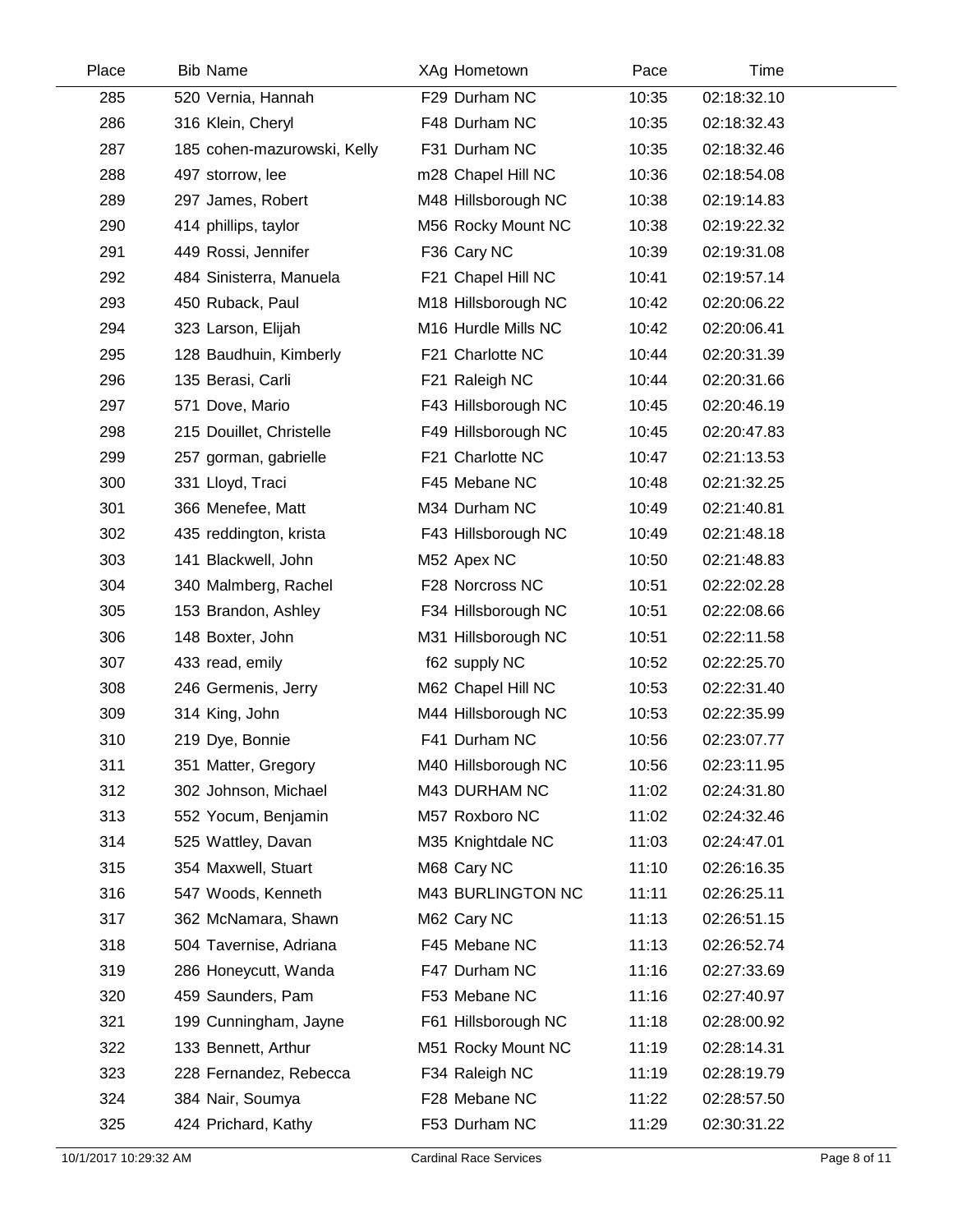| Place | <b>Bib Name</b>               | XAg Hometown         | Pace  | Time        |
|-------|-------------------------------|----------------------|-------|-------------|
| 326   | 564 Eppinger, Arleen          | F55 Hillsborough NC  | 11:30 | 02:30:39.76 |
| 327   | 528 Wessinger, Lucy           | F34 Durham NC        | 11:31 | 02:30:48.75 |
| 328   | 212 DePeal, Thomas            | M50 Durham NC        | 11:32 | 02:31:03.47 |
| 329   | 556 Young, Debbie             | F47 Hillsborough NC  | 11:35 | 02:31:50.06 |
| 330   | 248 Gibson, Melody            | F43 Durham NC        | 11:35 | 02:31:50.39 |
| 331   | 426 Puckett, Heidi            | F37 Winterville NC   | 11:37 | 02:32:06.71 |
| 332   | 534 Whitt, Leah               | F27 Hillsborough NC  | 11:37 | 02:32:08.00 |
| 333   | 237 Foushee, Leigh            | F42 Raleigh NC       | 11:37 | 02:32:08.67 |
| 334   | 264 Gustafson, Richard        | M26 Asheville NC     | 11:38 | 02:32:20.14 |
| 335   | 208 DeMann, Jeffery           | M55 Marathon NY      | 11:38 | 02:32:21.18 |
| 336   | 509 Tolnay, Alisha            | F26 Durham NC        | 11:42 | 02:33:11.54 |
| 337   | 347 Masem, Alexandra          | F35 Spencer NC       | 11:44 | 02:33:40.07 |
| 338   | 375 Mohan, Charan             | M24 CARY NC          | 11:45 | 02:34:00.84 |
| 339   | 442 Rodgers, Eric             | M57 Chapel Hill NC   | 11:47 | 02:34:16.54 |
| 340   | 551 Yates, Mindy              | F37 Snow Camp NC     | 11:49 | 02:34:49.25 |
| 341   | 262 Green, Beth               | F57 Gibsonville NC   | 11:49 | 02:34:51.12 |
| 342   | 411 Pesetski, Christine       | F42 Durham NC        | 11:51 | 02:35:08.95 |
| 343   | 460 Schelfe, Ruth Anne        | F50 Raleigh NC       | 11:53 | 02:35:35.97 |
| 344   | 431 Ratliff, Brenda           | F52 Hillsborough NC  | 11:57 | 02:36:27.66 |
| 345   | 156 Brink-Koutroumpis, Stacia | F46 Holly Springs NC | 11:57 | 02:36:37.08 |
| 346   | 288 Horton, Logan             | M24 Hillsborough NC  | 11:58 | 02:36:41.49 |
| 347   | 568 Todd Grey, William        | M48 Hillsborough NC  | 12:00 | 02:37:16.45 |
| 348   | 232 Finnell, Alice            | F65 Chapel Hill NC   | 12:02 | 02:37:36.95 |
| 349   | 151 Bradshaw, McLean          | F49 Raleigh NC       | 12:02 | 02:37:37.81 |
| 350   | 396 Olson, Daniel             | M33 Hubert NC        | 12:02 | 02:37:39.86 |
| 351   | 487 SMITH, SUSAN              | F59 Mebane NC        | 12:04 | 02:38:09.54 |
| 352   | 404 Parker, Rhonda            | F48 Efland NC        | 12:09 | 02:39:10.81 |
| 353   | 403 Parker, Allen             | M48 Efland NC        | 12:09 | 02:39:11.35 |
| 354   | 527 Wessell, Sarah            | F41 Chapel Hill NC   | 12:12 | 02:39:44.20 |
| 355   | 158 Brodie, Kelvin            | M60 Durham NC        | 12:16 | 02:40:35.60 |
| 356   | 216 Downer, Joanna            | F46 DURHAM NC        | 12:18 | 02:41:01.59 |
| 357   | 565 Germenis, Sandra          | F55 Chapel Hill NC   | 12:18 | 02:41:11.33 |
| 358   | 255 Goodfred, Randy           | M52 Durham NC        | 12:20 | 02:41:31.48 |
| 359   | 402 pannell, john             | m53 BURLINGTON NC    | 12:27 | 02:43:04.86 |
| 360   | 363 McQueen, Jeffrey          | M55 Hillsborough NC  | 12:28 | 02:43:21.01 |
| 361   | 505 Taylor, Rebecca           | F38 Greenville NC    | 12:32 | 02:44:13.79 |
| 362   | 116 Athey, Sandy              | F36 Durham NC        | 12:33 | 02:44:20.18 |
| 363   | 422 Portier-Young, Anathea    | F44 Hurdle Mills NC  | 12:34 | 02:44:32.32 |
| 364   | 152 Branagan, Beky            | F47 CARY NC          | 12:34 | 02:44:41.78 |
| 365   | 236 Forrester, Ursula         | F46 Rocky Mount NC   | 12:36 | 02:45:07.55 |
| 366   | 423 Price, Kim                | F50 Chapel Hill NC   | 12:37 | 02:45:15.63 |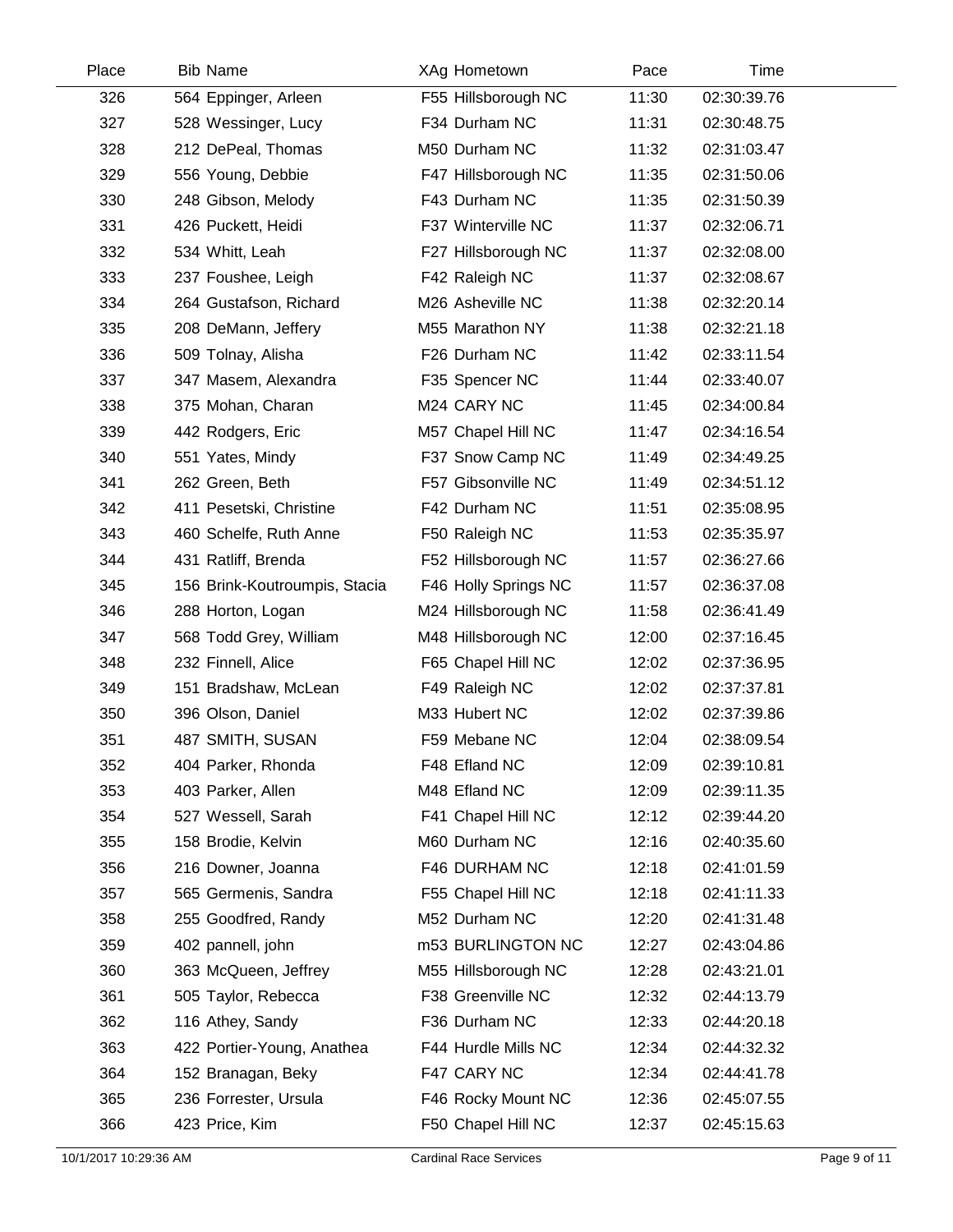| Place | <b>Bib Name</b>         | XAg Hometown         | Pace  | Time        |  |
|-------|-------------------------|----------------------|-------|-------------|--|
| 367   | 249 gibson, scott       | M44 Durham NC        | 12:37 | 02:45:16.31 |  |
| 368   | 202 Currier, Shelby     | F28 Mebane NC        | 12:37 | 02:45:17.51 |  |
| 369   | 303 Jolley, Emma        | F25 Elon NC          | 12:39 | 02:45:37.43 |  |
| 370   | 113 Antoine, David      | M26 Durham NC        | 12:42 | 02:46:24.47 |  |
| 371   | 209 DeMann, Mary        | F52 Marathon NY      | 12:44 | 02:46:50.63 |  |
| 372   | 210 DeMann, Morgan      | F24 Asheville NC     | 12:44 | 02:46:54.38 |  |
| 373   | 304 Jouannet, Robert    | M41 Hillsborough NC  | 12:47 | 02:47:23.43 |  |
| 374   | 535 Whitted, Kimberly   | F43 Lillington NC    | 12:48 | 02:47:47.05 |  |
| 375   | 501 Tanakanti, Narendra | M37 Apex NC          | 12:50 | 02:48:03.48 |  |
| 376   | 144 Bonakdar, Sheri     | F59 Charlotte NC     | 12:52 | 02:48:29.86 |  |
| 377   | 409 Smith, MaryAnn      | F67 Pittsboro NC     | 12:52 | 02:48:31.71 |  |
| 378   | 467 Scott, Carter       | M16 Chapel Hill NC   | 12:54 | 02:49:01.18 |  |
| 379   | 115 Aplin, Lauren       | F38 WAKE FOREST N    | 13:02 | 02:50:45.69 |  |
| 380   | 114 Aplin, Andrew       | M38 WAKE FOREST N    | 13:02 | 02:50:50.00 |  |
| 381   | 507 Thomas, Courtney    | F19 Greensboro NC    | 13:06 | 02:51:33.61 |  |
| 382   | 131 Becker, Andrew      | M42                  | 13:08 | 02:51:57.56 |  |
| 383   | 436 Reece, Justin       | M35 East Bend NC     | 13:08 | 02:52:07.35 |  |
| 384   | 491 Springall, Deanna   | F63 Cary NC          | 13:18 | 02:54:13.58 |  |
| 385   | 195 Cox, Steve          | M28 Knightdale NC    | 13:26 | 02:55:52.73 |  |
| 386   | 196 Cox, Susie          | F27 Knightdale NC    | 13:26 | 02:55:53.05 |  |
| 387   | 223 Ellis, Bruce        | M63                  | 13:27 | 02:56:06.85 |  |
| 388   | 440 Rigsbee, Carol      | F58 Chapel Hill NC   | 13:29 | 02:56:42.63 |  |
| 389   | 379 Morris, Karen       | F50 Leland NC        | 13:34 | 02:57:40.47 |  |
| 390   | 204 Cyrus, Glennette    | F49 Durham NC        | 13:35 | 02:57:51.76 |  |
| 391   | 544 WILLIS-MCLAMB, AMY  | F40 Efland NC        | 13:43 | 02:59:36.05 |  |
| 392   | 259 GRANATA, JODI       | F41 Hillsborough NC  | 13:44 | 02:59:48.16 |  |
| 393   | 388 NELSON, MARTY       | F49 Hillsborough NC  | 13:44 | 02:59:49.15 |  |
| 394   | 389 Nelson, Mary Beth   | F41                  | 13:44 | 02:59:49.59 |  |
| 395   | 292 Hurst, David        | M47 Mebane NC        | 13:45 | 03:00:02.09 |  |
| 396   | 268 hansley, susie      | f48 Durham NC        | 13:49 | 03:01:05.30 |  |
| 397   | 489 Sowell, Sharon      | F51 WAKE FOREST N    | 13:57 | 03:02:49.72 |  |
| 398   | 543 Williams, Gwendolyn | F50 ROLESVILLE NC    | 13:58 | 03:02:59.49 |  |
| 399   | 159 Brooks, Laura       | F47 WAKE FOREST N    | 13:59 | 03:03:14.48 |  |
| 400   | 220 Edwards, Amber      | F19 Greensboro NC    | 14:17 | 03:07:00.23 |  |
| 401   | 189 Conner, Melanie     | F46 Raleigh NC       | 14:21 | 03:07:59.70 |  |
| 402   | 173 Chao, Chris         | M44 Raleigh NC       | 14:21 | 03:08:02.42 |  |
| 403   | 550 Wynton, Jeanine     | F42                  | 14:31 | 03:10:14.77 |  |
| 404   | 466 Scofield, Kelly     | F41 Raleigh NC       | 14:43 | 03:12:51.74 |  |
| 405   | 296 Jack, Carl          | M56 Fuquay-Varina NC | 14:53 | 03:14:55.27 |  |
| 406   | 531 White, Cheri        | F57 DURHAM NC        | 14:54 | 03:15:16.17 |  |
| 407   | 498 Stroud, Larry       | M70 Raleigh NC       | 15:31 | 03:23:15.41 |  |